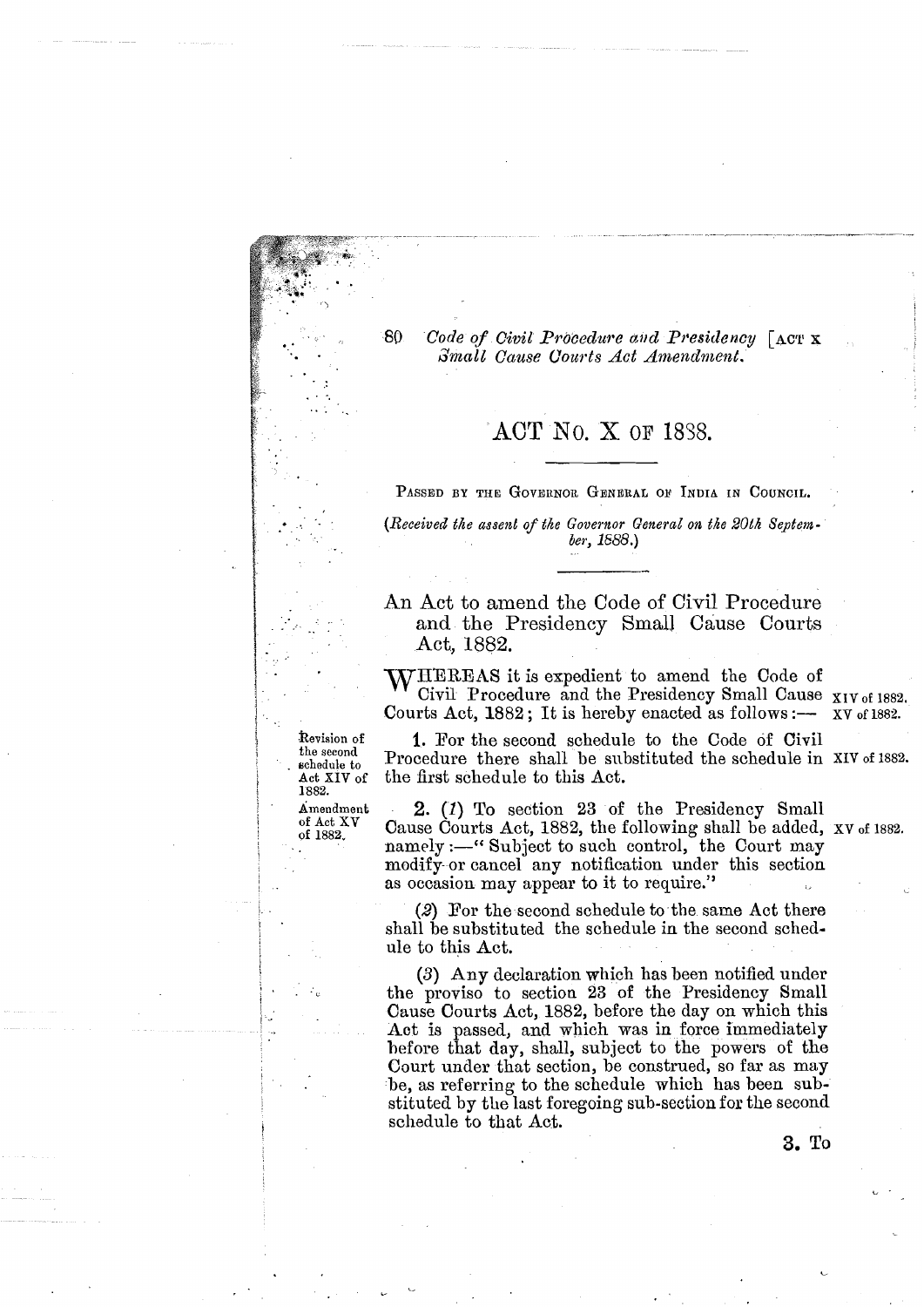#### **1888.** Code of Civil Procedure and Presidency 81 Small Cause Courts Act Amendment.

XIV of 1882. 3. To section 589 of the Code of Civil Procedure Addition to section 589, the following shall be added, namely  $:$   $-$ Act XIV of

"Provided that an appeal from an order specified 1882. in section 588, clause  $(17)$ , shall lie-

(a) to the District Court where the order was passed by a Court subordinate to that Court, and

(b) to the High Court in any other case."

4. Act VIII of 1880 (an Act to correct a clerical Repeal. XV of 1877. error in the Indian Limitation  $Act, 1877$  and section IX of 1887. 26 of the Provincial Small Cause Courts Act, 1887, are hereby repealed.

## THE FIRST SCHEDULE TO THIS ACT.

THE SECOND SCHEDULE TO THE CODE OF CIVIL PROCEDURE.

(See section  $5.$ )

CHAPTERS AND SECTIONS OF THIS CODE EXTENDING TO PROVINCIAL COURTS OF SMALL CAUSES.

PRELIMINARY: Sections 1, 2, 3 and 5.

CHAPTER I.-Of the Jurisdiction of the Courts and Res Judicata, except section 11 and the last paragraph of section 14.

CHAPTER II.-Of the Place of Suing, except section 20, paragraph 4, and sections 22 to 24 (both inclusive).

CHAPTER III.-Of Parties and their Appearances, Applications and Acts.

CHAPTER IV.-Of the Frame of the Suit, except section 42 and section 44, rule a.

CHAPTER V.-Of the Institution of Suits.

CHAPTER VI.-Of the Issue and Service of Summons, except section 77.

CHAFTER VII.-Of the Appearance of the Parties and Consequence of Non-appearance.

CHAPTER VIII.-Of Written Statements and Set-off.

CHAPTER IX.-Of the Examination of the Parties by the Court, except section 119.

> CHAPTER X.-Of R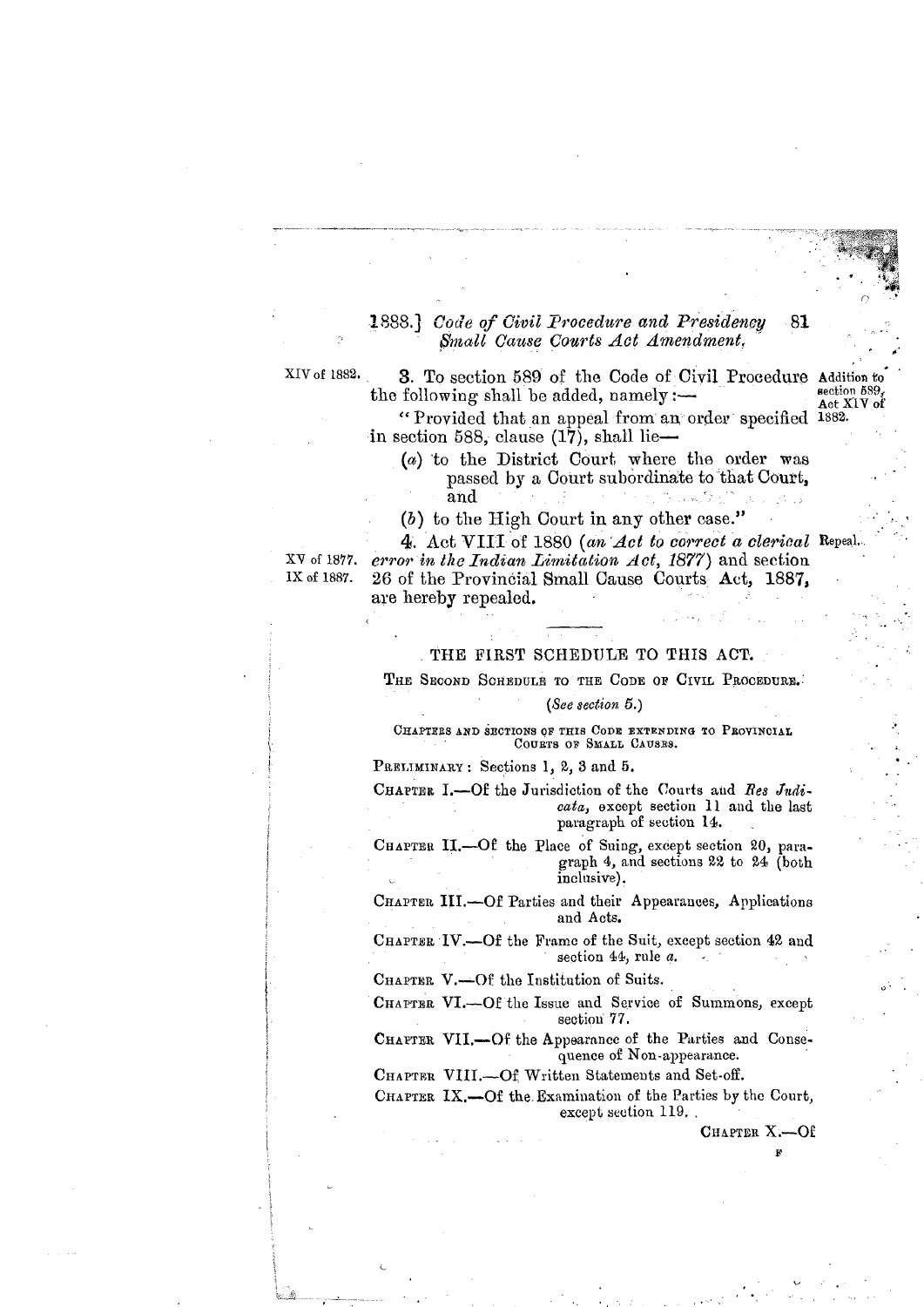#### -82 Code of Civil Procedure and Presidency | ACT X Small Cause Courts Act Amendment.

CHAPTER' X.-Of Discovery and the Admission, &c., of Documents.

CHAPTER XII. Section 155, first paragraph, Judgment where either party fails to produce his evidence.

CHAPTER XIII.-Of Adjournments.

CHAPTER XIV.-Of the Summoning and Attendance of Witnesses.

CHAPTER XV. - Of the Hearing of the Suit and Examination of Witnesses, except sections 182 to 188 (both inclusive).

CHAPTER XVI.-Of Affidavits.

÷

CHAPTER XVII.-Of Judgment and Decree, except sections 204, 207, 211, 212, 213, 214 and 215.

CHAPTER XVIII.-Of Costs, sections 220, 221 and 222.

CHAPTER XIX.-Of the Execution of Decrees, sections 223 to  $236$  (both inclusive),  $239$  to  $258$  (both inclusive), 259 (except so far as relates to the recovery of wives), 266 (except so far as relates to immoveable property), 267 to 272 (both in-<br>clusive), 273 (so far as relates to decrees for moveable property), 275 to 283 (both inclusive),  $284$  (so far as relates to moveable property), 285, 286, 287, 288, 289, 290 (so far as<br>relates to moveable property), 291,<br>292, 293 (so far as relates to re-sales under 297), 294 to 303 (both inclusive), 328 to 333 (both inclusive, so far as relates to moveable property), 336 to 343 (both inclusive).

CHAPTER XX.-Section 360; Power to invest certain Courts with Insolvency-jurisdiction.

CHAPTER XXI.-Of the Death, Marriage and Insolvency of Parties.

CHAPTER XXII.-Of the Withdrawal and Adjustment of Suits. CHAPTER XX1II.-Of Payment into Court.

CHAPTER XXIV.-Of requiring Security for Costs.

CHAPTER XXV.-Of Commissions, except section 396.

CHAPTER XXVI.-Suits by Paupers.

CHAPTER XXVII.-Suits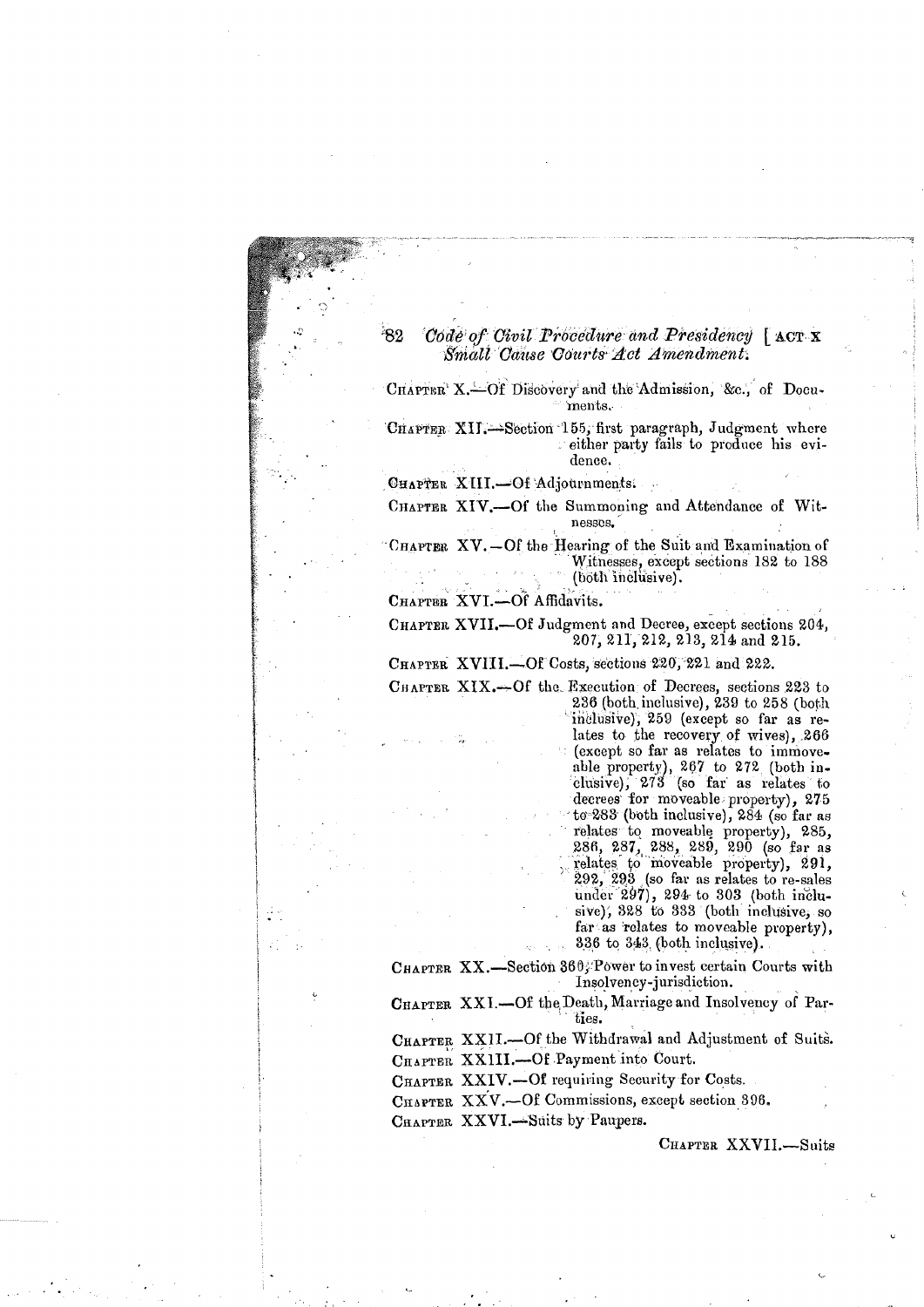#### 1888.] Code of Civil Procedure and Presidency 83 Small Cause Courts Act Amendment.

CHAPTER XXVII.-Suits by and against Government or Government Servants.

**CHAPTER** XXVlI1.-Suits by Aliens and by and against Foreign md Native Rulers.

**CHAPTER XXIX.**—Suits by and against Corporations and Companies.

CHAPTER XXX.<sup>1</sup>Suits by and against Trustees, Executors and . Administrators.

CHAPTER XXXI.-Suits by and against Minors and Persons of unsound Mind.

CHAPTER XXXII.-Suits by and against Military Men.

CHAPTER XXXIII.-Interpleader.

**CIIAPTER** XXXIV,-OE Arrest and Attachment before Judgment, except as regards Immoveable Property.

CHAPTER XXXVI.-Appointment of Receivers.

CHAPTER XXXVII.-Reference to Arbitration.

**CHAPTER** XXXVII1.-Of Proceedings on Agreement of Parties. CHAPTER XLVI.<sup>----</sup>Reference to and Revision by High Court. CHAPTER XLVII.-Of Review of Judgment, sections 623, 626 and 630.

CHAPTER XLIX.-Miscellaneous.

## THE SECOND SCHEDULE TO THIS ACT.

THE SECOND SCHEDULE TO THE PRESIDENCY SMALL CAUSE

COURTS, ACT, 1882.

### , (See *section* **23.)**

PORTIONS OF CIVIL PROCEDURE CODE EXTENDING TO COURT.<br>PRELIMINARY : Section 2, Interpretation-clause.

**CHAPTER** I.-Of the Jorisdiction of the Courts and **Res** *Judicata,*  except section 11.

**CHAPTER** 11.-Of the Place of Suing, except sections 15 to **10**  (both inclusive), section 20, paragraph 4, sections 22, 23 and 24, and section 25, paragraphs 2 and 3.

**CHAPTER** 111.-Of Parties **and** their Appearances, Applications and Acts, except section 37, clause **(6))** and the last paragraph.

> **CHAPTWR** 1V.-Of **F 2**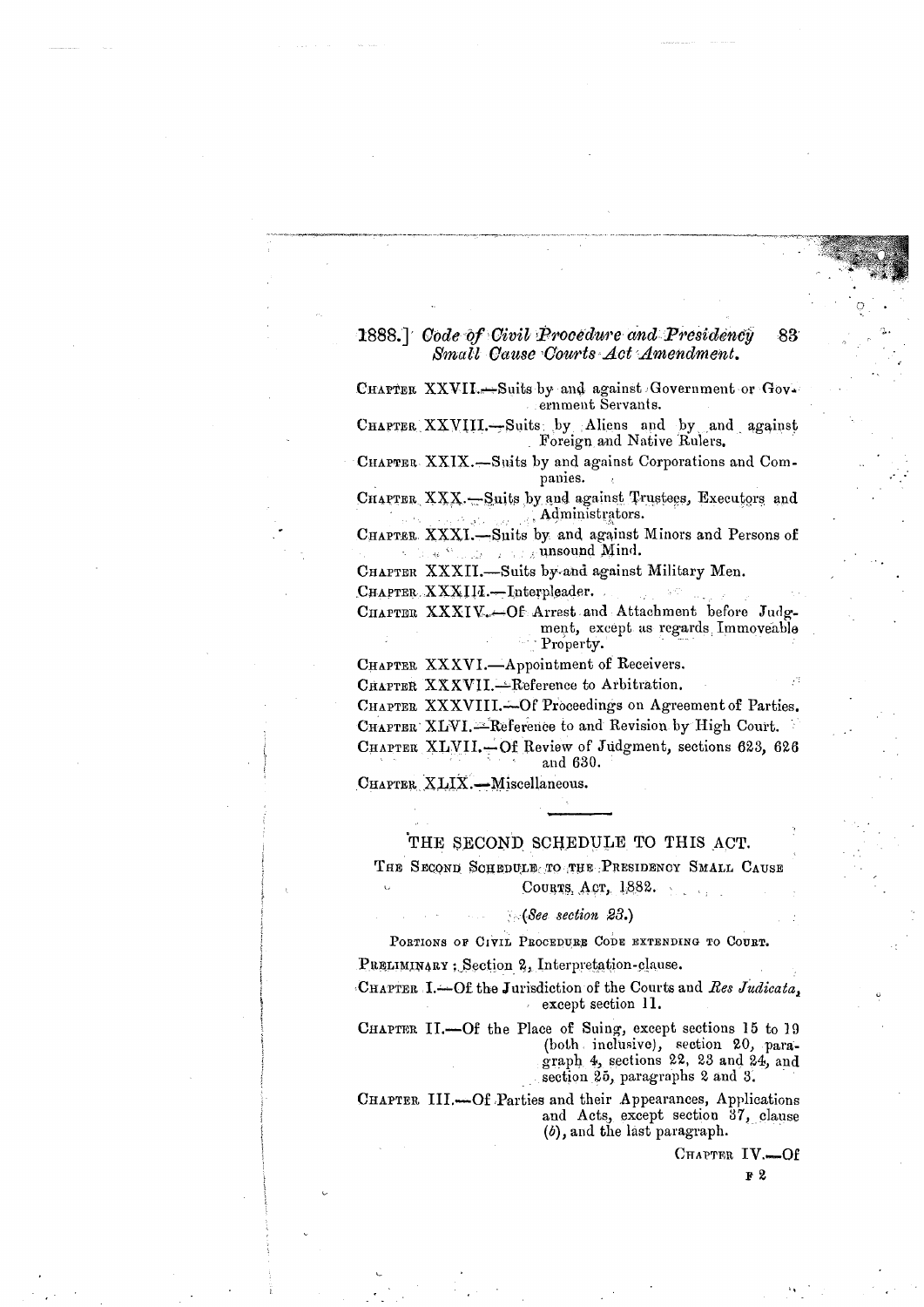| ੇ84<br>Code of Civil Procedure and Presidency $\lceil \text{ACT X} \rceil$<br>Small Cause Courts Act Amendment.                                                                                                                        |
|----------------------------------------------------------------------------------------------------------------------------------------------------------------------------------------------------------------------------------------|
| CHAPTER IV.—Of the Frame of the Suit, except section 42 and<br>section $44$ , rule $a$ .                                                                                                                                               |
| CHAPTER V.-Of the Institution of Suits, except section 53,<br>clause $(b)$ , sub-clause $(iv)$ , section 55,<br>section 57, clause $(b)$ , and sections 58<br>and 62.                                                                  |
| CHAPTER VI.-Of the Issue and Service of Summons, except, in<br>section 64, the words " and the copies<br>or concise statements required by sec-<br>tion 58 have been filed," and sections<br>$\pm65$ and $66.$                         |
| CHAPTER VII.—Of the Appearance of the Parties and Conse-<br>quence of Non-appearance.                                                                                                                                                  |
| CHAPTER VIII.-Of Written Statements and Set-off, except<br>sections 110, 112 and 113.                                                                                                                                                  |
| CHAPTER IX.—Of the Examination of the Parties by the Court,<br>except section 119.                                                                                                                                                     |
| CHAPTER X.-Sending for Records and Production, &c., of Do-<br>cuments, sections 137 (except para-<br>graph 2), 138, 140 (except the pro-<br>viso and the last six words), 141,<br>141A, 142, 142A, sub-section $(1)$ ,<br>143 and 145. |
| CHAPTER XI.-Settlement of Issues, sections 150 and 151.                                                                                                                                                                                |
| CHAPTER XII.—Disposal of the Suit at the first Hearing, ex-<br>cept sections 154 and 155.                                                                                                                                              |
| CHAPTER XIII.-Of Adjournments.                                                                                                                                                                                                         |
| CHAPTER XIV.-Of the Summoning and Attendance of Wit-<br>nesses, except sections 168, 169, 170<br>and 175.                                                                                                                              |
| CHAPTER XV.-Of the Hearing of the Suit and Examination<br>of Witnesses, except sections 182 to<br>191 (both inclusive) and the second<br>paragraph of section 193.                                                                     |
| CHAPTER XVI.-Of Affidavits.                                                                                                                                                                                                            |
| CHAPTER XVII.-Of Judgment and Decree, except sections<br>200, 201, 202, 204, 207 and 211 to<br>215 (both inclusive).                                                                                                                   |
| CHAPTER XVIII.- Of Costs.                                                                                                                                                                                                              |
| CHAPTER XIX.-Of                                                                                                                                                                                                                        |
|                                                                                                                                                                                                                                        |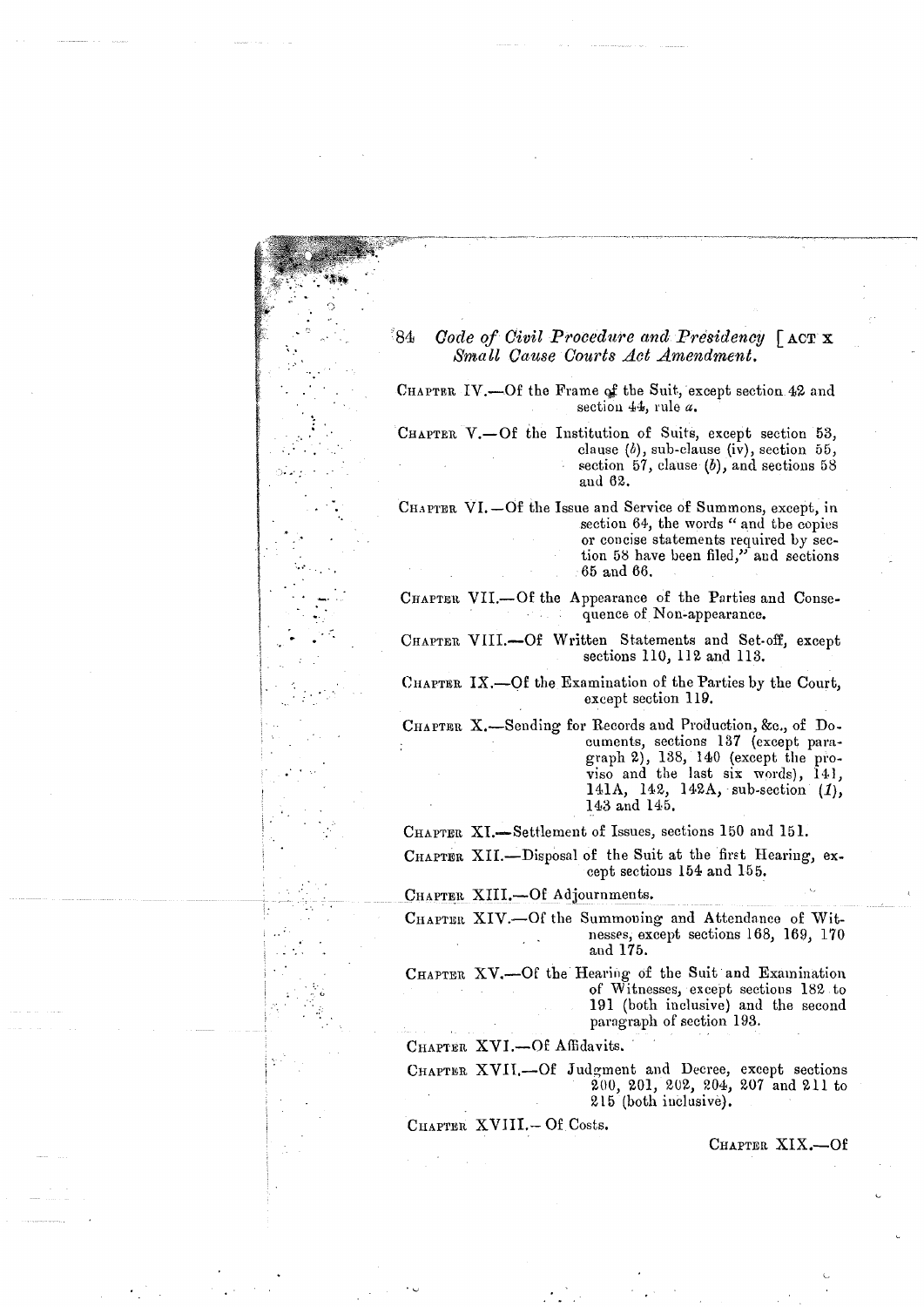#### 1888.] Code of Civil Procedure and Presidency 85 Small Cause Courts Act Amendment.

CHAPTER XIX. - Of the Execution of Decrees, sections 229, 229A and 229B, section 230, first two clauses, sections 231 to 236 (both inclusive), 243 to 259 (both inclusive), 266 (so far as relates to the attachment of moveable property or decrees therefor), 267 to 272 (both inclusive), 273 (so far as relates to decrees for moveable property), 275 to 303 (both inclusive), 328 to 333 (both inclusive), 336 (except the last three clauses), and 337 to 343 (both inclusive).

CHAPTER XXI.-Of the Death, Marriage and Insolvency of Parties.

CHAPTER XXII.--Of the Withdrawal and Adjustment of Suits.

CHAPTER XXIII.-Of Payment into Court.

CHAPTER XXIV.-Of requiring Security for Costs.

CHAPTER XXV.-Of Commissions, except section 396.

CHAPTER XXVII.-Suits by or against Government or Public Officers.

CHAPTER XXVIII.-Suits by Aliens and by and against Foreign and Native Rulers, except section 433, sub-sections  $(l)$ ,  $(2)$ ,  $(4)$  and  $(5)$ .

CHAPTER XXIX.-Suits by and against Corporations and Companies.

CHÄPTER XXX.-Suits by and against Trustees, Executors and Administrators.

CHAPTER XXXI.-Suits by and against Minors and Persons of Unsound Mind.

CHAPTER XXXII.-Suits by and against Military Men.

CHAPTER XXXIII.-Interpleader.

CHAPTER XXXIV.-Of Arrest and Attachment before Judgment, except as regards the attachment of immoveable property.

CHAPTER XXXV.-Interlocutory Orders, sections 498, 499, 500 and 502.

CHAPTER XXXVI.-Appointment of Receivers, section 503. CHAPTER XXXVII.-Reference to Arbitration, except the provisions of section 522 as to appeals.

CHAPTER XXXVIII.--Of